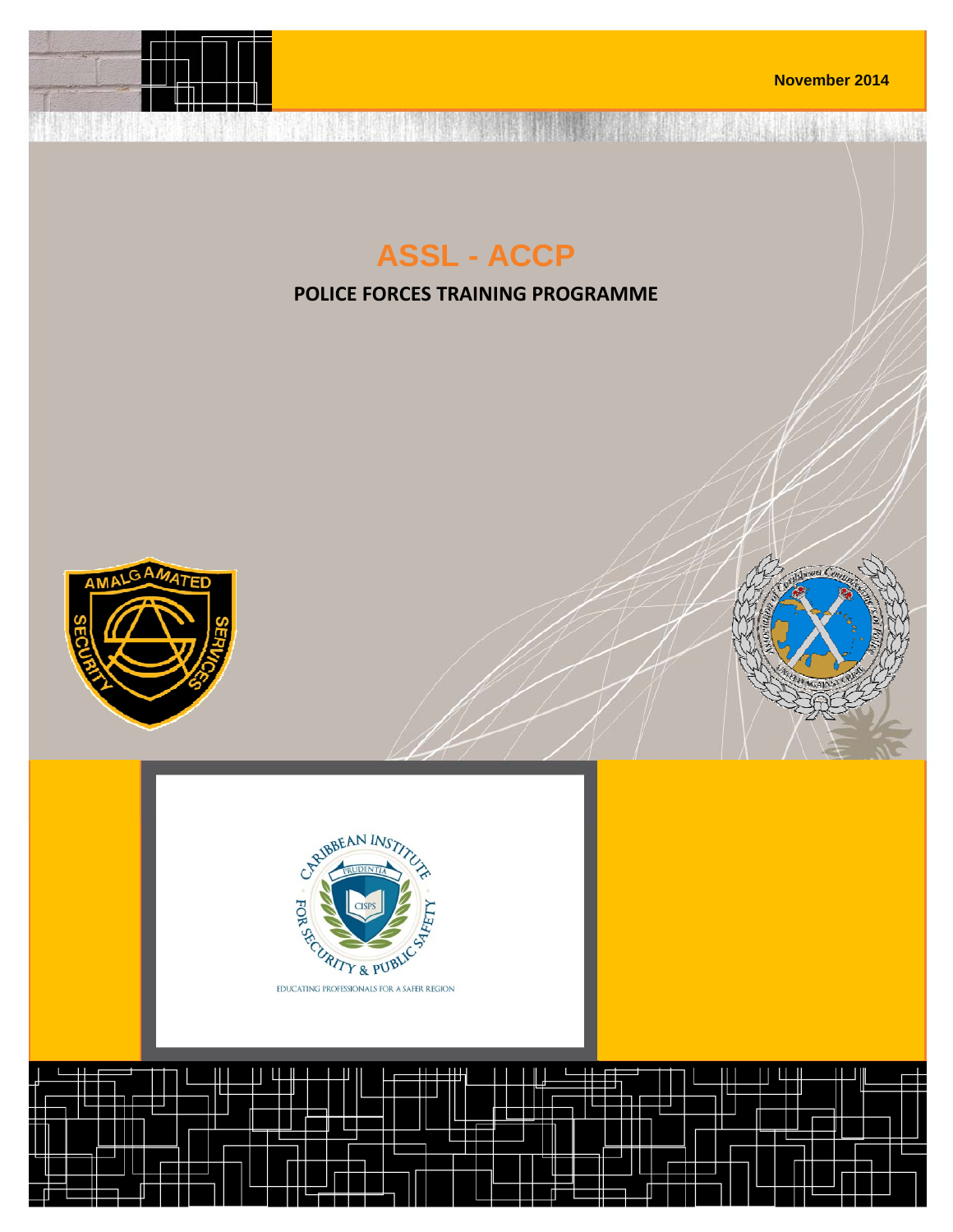



In response to the ever-growing and more and more specialized training needs within the Caribbean private and public security sector, Amalgamated Security Services Limited (ASSL) in 2013 has incorporated a special purpose company, the Caribbean Institute for Security & Public Safety (CISPS), to support members of the industry in filling this void. CISPS' courses deliver both, hands‐on and academic training in a way that is focused and relevant with the aim of assisting security and law enforcement professionals of all backgrounds, ranks and levels in their efforts to improve the service that they deliver even further.

ASSL in partnership with ACCP are pleased to now launch their Police Forces Training Programme (PFTP). In close cooperation with ACCP's secretariat, CISPS will contact you in the coming weeks to inquire what your specific training weeks would be. ACCP and CISPS will then evaluate the sum of all responses and requests, to determine a list of courses that are specific to the needs of Police Forces within the Caribbean region. We are working towards presenting this list of courses at the ACCP AGM in St. Kitts in 2015 and subsequently to offer ACCP Member Forces the opportunity to apply for free training.

For the success and smooth flow of this initiative it is therefore critical that you identify within your respective organization a dedicated liaison partner for the CISPS who will be in charge of any training activities and can provide the necessary details to allow CISPS the formulation of its programme. Kindly complete the attached form and submit it in soft copy to info@caribbeansecurityinstitute.com or in hard copy to 1‐868‐223‐6999. Should you require any further information, please contact either the email address above or call 1‐868‐223‐6999 / 1‐868‐223‐6968. Your liaison partner would be the CISPS' Principal, Mr. Ian Ramdhanie.

A short profile of CISPS is also attached for your attention.